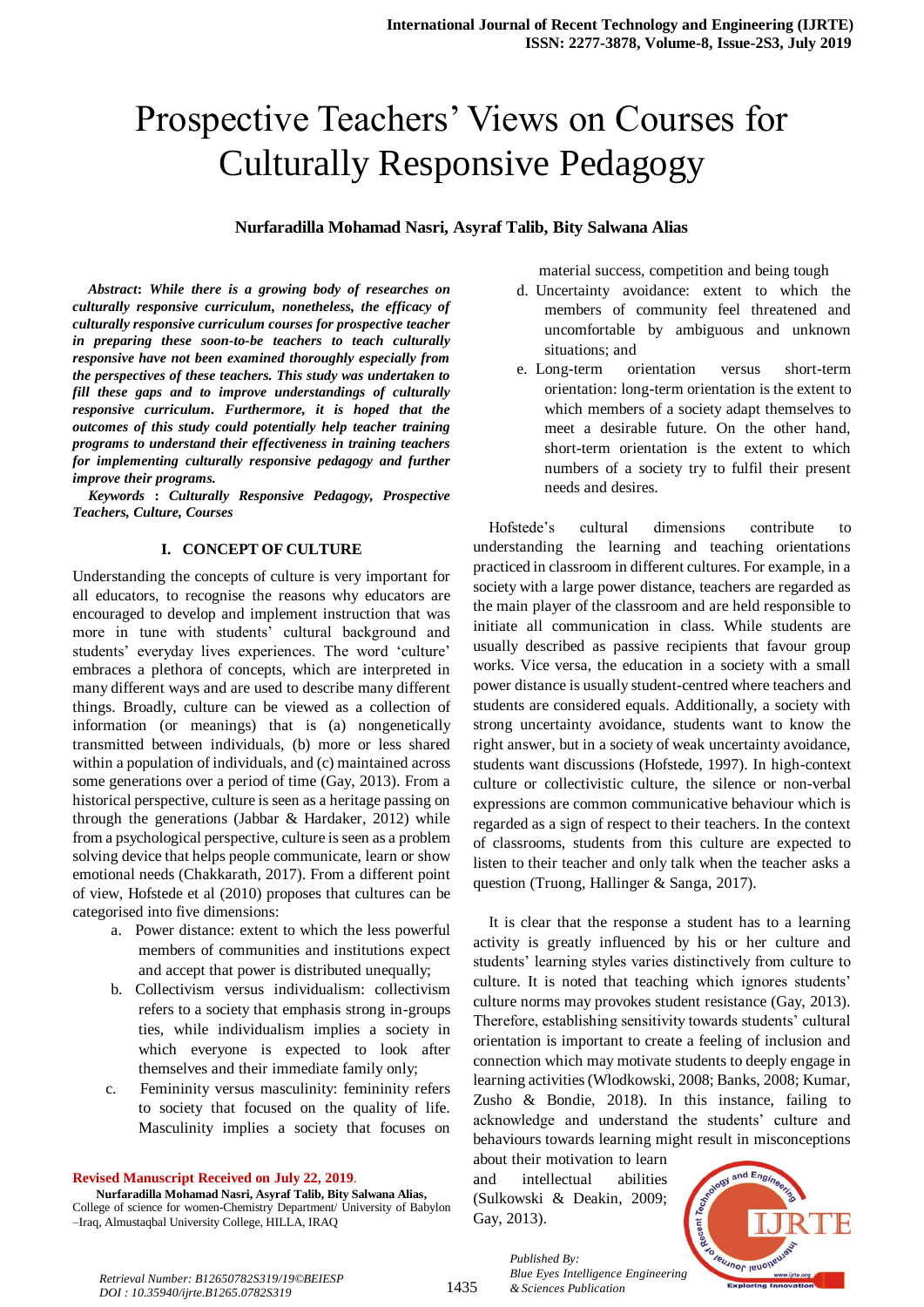Although culture is often thought of in terms of ethnic, race or national groups, some of the researchers suggested that cultures can also be looked, within or beyond ethnic groups, in terms of race, gender, or even socio-economic class. A point to note, even though Hofstede's cultural dimension serves as one of the key reference for this study which seeks to investigate the role of culture in teaching and learning, the cultural concepts used in this study are not limited to people's value, norms and behaviour as suggested by the historical and psychological perspectives. Another aspect of culture that plays a role in education is to coalesce students' culture to be more than mere national origin or race (Gay, 2013, 2015). In respect to these values, cultures in the sense used here is multidimensional and dynamic, and influence by many factors such as students' outside learning experiences (Funds of Knowledge) (Moll, Amanti, Neff & Gonzalez, 1992; Mohd Norawi, Halim, Osman, 2015) and cultural objects which greatly reflect Gay's (2015) broad and innovative view of culture.

## **II. CHARACTERISTICS OF CULTURALLY RESPONSIVE PEDAGOGY**

Culturally responsive pedagogy (CRP) is essential for all and it is important particularly for teaching a heterogeneous classroom (Gay, 2015). Teachers that practices CRP frame their pedagogical values around students' diverse funds of knowledge and strives to best serve their students' learning needs by connecting in-school learning to out-of-school living. According to Fullan, Quinn & McEachen (2018) this continuity is critical in engaging students for meaningful learning. Ladson-Billings (1995) describes culturally relevant pedagogy as a pedagogy that address individual culture. Similarly Gay (2010) defined CRP as teaching strategies that uses students' cultural knowledge and prior experiences to make learning encounters relevant to their lives. Most importantly Gay (2010) asserted that CRP teaches to and through the strengths of the students.

Hollins (1993) who reviewed four seminal studies suggested seven characteristics of CRP: (a) communicate effectively with diverse learners, (b) mastering the subject content knowledge and students as unique individual, (c) reflective teachers, (d) using various learning resources, (e) offering supportive learning environment, (f) developing interpersonal relationships, and (g) promoting learner performance. Expanding Hollins (1993) list of CRP characteristics, Gay (2010) suggested 14 specific competencies for CRP which includes:

- a) communicating high expectations;
- b) actively engage students in learning;
- c) facilitating learning activity;
- d) recognizing students' prior knowledge and experiences;
- e) anchoring curriculum in the students' everyday lives;
- f) ensuring teaching activity meets students' learning needs;
- g) sharing class control with students;
- h) engaging in reflective thinking;
- i) visiting students' families and communities
- j) exploring students personal and family histories
- k) celebrating and appreciating diversity
- l) acknowledging membership in different groups
- m)learning the history and experiencing of diverse groups and:
- n) actively participate in reforming the institution

Based on these literatures, it is evident that the primary tenet of CRP revolves around

teaching practices that uses students' local cultural background as a focal point in designing learning activity. A point to note, culturally responsive pedagogy is originally offered as a call to activate plans for equity in education. Since its introduction, CR has been coined by many researches as one of the key components that not only improve students' academic performance but also empowers them to direct their own lives and improved the lives of others. Agreeing with other researchers on the potential of CRP to promote equity in education by narrowing the academic achievement gap, this study urges for urgent need in preparing teachers with CRP competencies especially in Malaysian context where its people consist of multicultural and diverse background.

## **III. COURSES OFFERED ON TEACHERS' PREPARATION: CULTURALLY RESPONSIVE PEDAGOGY**

There is a wide body of literature on teacher preparation program which focuses on developing prospective teachers' skillsets and capacities for teaching effectively in a classroom. According to Yuan (2017), in order to nurture prospective teachers' positive teaching attitudes towards the diversity of their students and fostering skills in CRP, a teacher training is needed for these prospective teachers. The idea that teachers and college faculties need to receive particular preparation and knowledge structure in order to work efficiently with diverse student populations has been a part of professional discourse for a long time (Goodwin 1997). Nations from all over the world have been integrating courses that would prepare its teachers to teach a classroom filled with diverse students. In the United States of America, the diversity of its students in the public schools has risen in recent years. The rise in the percentage has resulted in teachers in America to prepare themselves a new teaching approach in their classroom. Teachers are being challenged by researchers to contemplate on how to incorporate CRP into their education programs to support pre-service and prospective teachers (Boyd & Noblit, 2015; Brown-Jeffy & Cooper, 2011; Durden, Dooley, & Truscott, 2016; Dyches & Boyd, 2017; Howard, 2003; Jimenez, 2014; Ladson-Billings, 2014; Picower & Kohli, 2017; Tschida, Ryan, & Ticknor, 2014; Zygmunt, Clark, Clausen, Mucherah, & Tancock,

2016). Among the wide range of activities included for pre-service teachers in their teacher education

*& Sciences Publication* 

*Published By:*

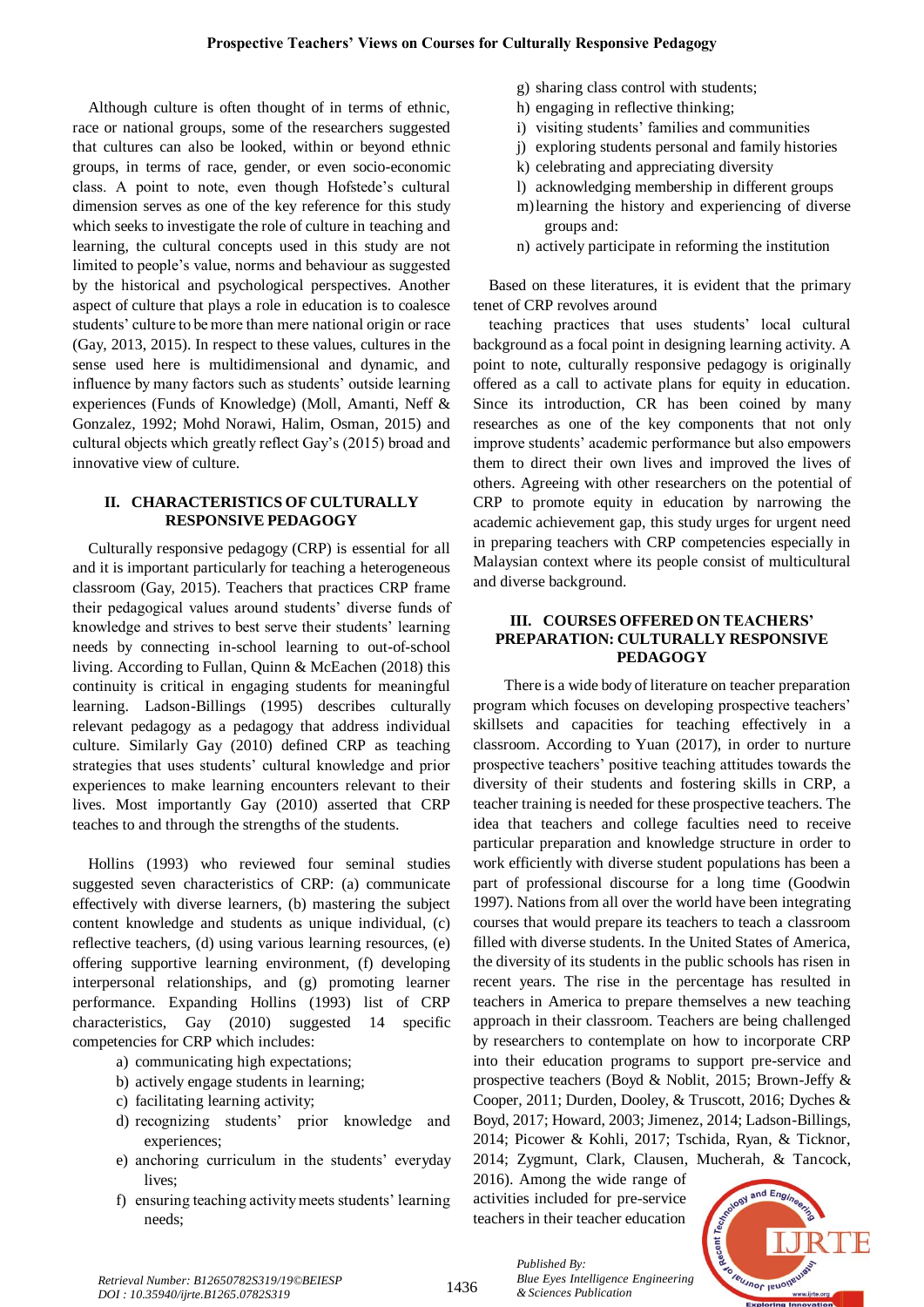program was to experience a direct interaction with people of diverse background in a cross-cultural field experiences (Leland & Harste, 2005). For instance, Nieto (2006) in his study stated that direct interaction with people of different background and culture boosted the cultural understanding of the pre-service teachers, which in return helped them develop positive outlooks towards minorities, and reduced their fear of these students and their communities. Gay and Kirkland (2003) define ways to accomplish this outcome, such as stimulating critical self-reflection, keeping teachers accountable for student achievement, and let teachers "think (…) deeply and analytically" (p. 181). This is argued by Ladson-Billings (2000) where he believes that courses where pre-service teachers write autobiographies, participate in field-experiences, experience situated pedagogies, or observe in expert classrooms can contribute to prepare them for diverse classrooms. Teachers in America are also being encourage to take the initiative of learning and diving into the culture of their multicultural students. This is to ensure their readiness in providing the suitable content for their lessons.

Efforts have been done in Asian countries who are facing the same situation as its Western neighbours. According to Indonesia's National Education System, it is clearly stated that "education must be democratic, non-discrimination and promote human rights, religious

values, cultural values and national diversity" (s. 20). This shows that the Indonesian government are putting an effort in implementing CRP in their education system. Indonesian teachers are expected to conduct their lesson with content that are suitable of its diverse students. This is to get the students feel connected with the lesson without feeling isolated or unfamiliar with the lesson. Brown-Jeffy and Cooper (2011) in their article highlighted that a teacher with a different cultural background that its students could result in a gap in the teaching and learning process between the teacher and the students. Results of these researches has created a catalyst from the government to provide a CRP course for prospective teachers in Indonesia.

In Malaysia, the government has been implementing and formulating a number of policies to unite and harmonize its people with different background, culture, and ethnic by using education as a vessel to achieve its goals (Malakolunthu, 2010). Many pre-service teachers are introduced to courses that touch on CRP during their teacher training programs. For most of the teachers, these courses were usually offered during their undergraduate or graduate program and the multicultural education concepts were merely created as a supplement to education rather than integrating it in the curriculum and instruction (Yusof, 2008). Yusof (2008) then added that although the courses are on a superficial level, it creates an awareness for the teachers to "become acquainted with multicultural education concepts and practices through a variety of avenues based on their own interests and levels of motivation or the insights and incentives of their school and district administrators." Teachers in Malaysia are actively seeking for courses or seminars that will provide them the components in CRP.

This is due to the fact that cultural diversity was not considered as a concrete educational issue when these teachers started their teaching profession (Yusof, 2008). As the years progressed, many initiatives are taken to provide prospective teachers the proper CRP training to ensure the practice of CRP in the classroom among the schools in Malaysia.

#### **IV. RESEARCH DESIGN**

This study used qualitative research method to acquire a deeper understanding of human behaviour, belief system, attitudes, emotions and their experiences. A focus group discussion with 20 postgraduate students with diverse educational background was conducted for over an hour. Among the 20 students, 16 of them were consist of female while 4 were male students. Some of the students have been working for over 5 years in the education field both in the government and private sectors specializing in Teaching English as Second Language.

Two primary research questions were the focus of this study. They were:

1) How did pre-service teachers perceive the courses on CRP that they enrolled during their teacher preparation program?

2) How did these courses prepare them to design CRP practices?

During the focus group discussion, we took notes to reflect insights from each research participants' story and recorded the session to enable us to listen back to the recordings should we require to during the transcribe process. Afterwards, we gave the transcripts to all of the research participants to ensure that the focus group discussion session was accurately portrayed. They were also encouraged to edit or omit any parts that inaccurately represented their beliefs of perspectives. Following a hybrid approach of analysing interview data, three themes emerged as worthy mention which are:

1) Greater depth of insights about CRP is needed,

2) Increased self-consciousness about CRP influence their preferred teaching practices,

3) A lack of consistency in what CRP means and how it is enacted

*Theme 1: Greater depth of insights about CRP is needed*

Almost all of the research participants reported that their bachelor degree programs did not prepare them for better understanding of CRP. Most of the topics that were taught in the courses that were supposed to highlight CRP were only superficial and focused on the diversity of the students' learning styles and cognitive physical ability rather than their culture. It is relatively rare for these courses to explain in details on the origins of the CRP concept and its purposes in education. Nevertheless, the needs for teachers to develop an

awareness of the students' culture is often emphasized. However, these courses do not

*Published By:*

*& Sciences Publication* 

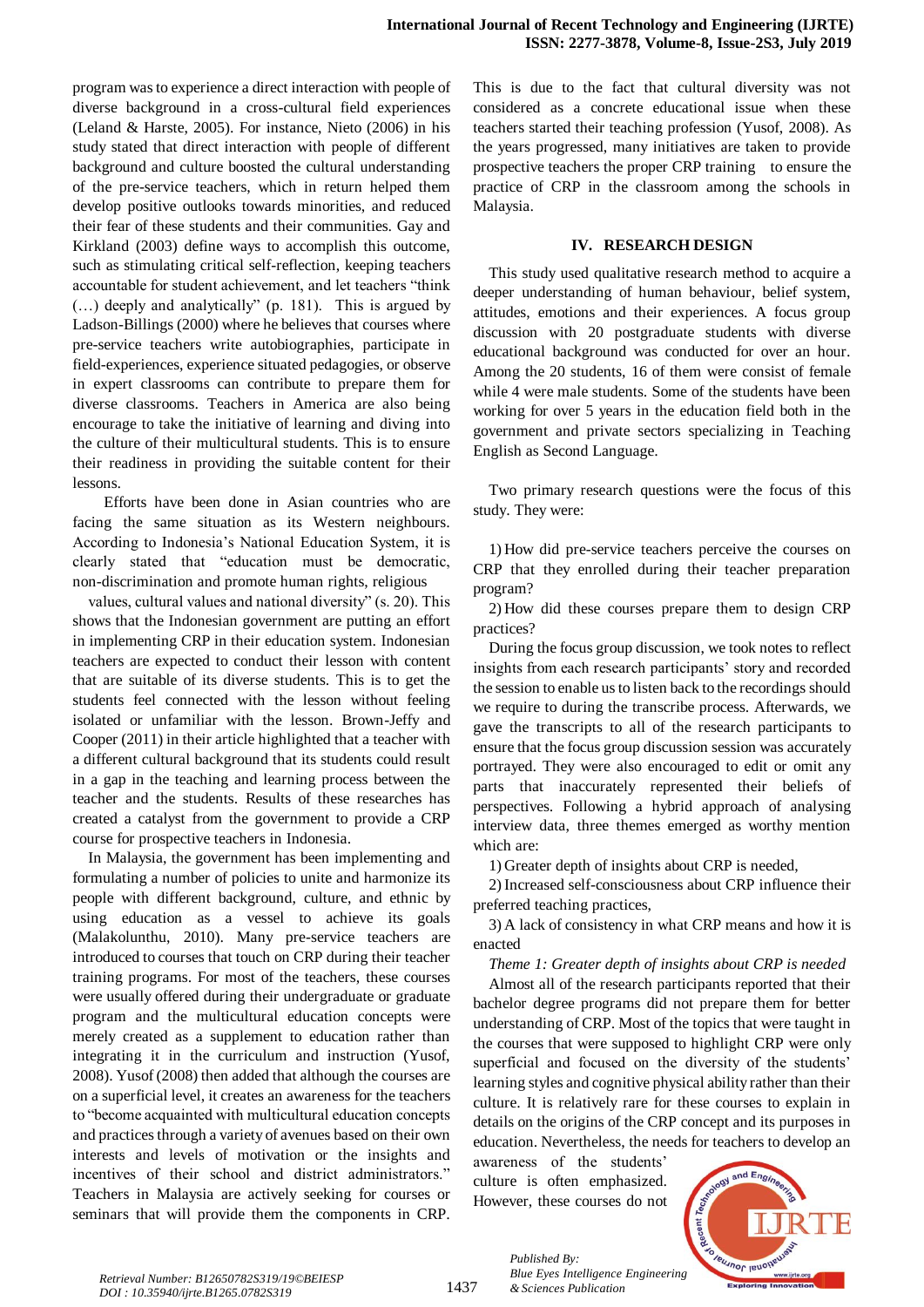go into great details of how this CRP can be implemented. Thus, the research participants informed that they tend to implement CRP based on individual understanding of culturally responsive classroom. The proper guideline is needed for the teachers to be able to implement CRP in their classroom, as suggested by one of the research participant. Most of the participants agreed that pre-service teachers should be provided with a CRP course to delve deeper into their role in implementing CRP and the importance of CRP in the education system.

## *Theme 2: Increased Self-consciousness about CRP influence their preferred teaching practices*

Research participants reported that being self-conscious about one's self-identity and culture highly influence their perspective on CRP. This is supported by one of the research participants who is Chinese and went to a national school where the majority of its students were Malays. Due to this situation, the research participant had to blend in and assimilate to the dominant culture in order to survive. The experience became a major turning point in her life in which she has become more sensitive towards her students especially her minority students. She then added that during her practical days, she used various teaching approaches and referred to numerous sources and references in order to keep her teaching context relevant for her diverse students. Nevertheless, a lingering feeling of regret resides in her because of the lack of proper exposure she received during her teacher training on this matter. This resulted her in becoming unprepared and less confident during her teaching sessions.

The same can be said by another research participants who is currently teaching in one of a national school with students from SJKC transferring to his school. The research participant continued by saying that some of the SJKC students were transferred to his class and he had quite a difficult time trying to readjust the content of his lessons to accommodate the new students. Most of the time, he had to refer to his Chinese students to translate to the SJKC students on what he is trying to tell them or what they are telling him. He confessed that it took a toll on the quality of his teachings due to the extra time and attention needed for these students. During the early stages, he had no idea what to do since he did not received a proper training on CRP. Nevertheless, the occurrence of this has increased his self-consciousness about CRP and its influence in his teaching practices. It is unfortunate for him that he never got the opportunity to properly learn in details on CRP.

## *Theme 3: A lack of consistency in what CRP means and how it is enacted*

Supposedly by learning CRP courses, the individual should have a better grasp on CRP, its impact on teaching and learning and teaching strategies that promotes culturally responsive classroom environment. Nonetheless, since CRP is centred on certain fundamental concepts, various definitions of CRP have been introduced in CRP courses at the bachelor level to enhance their understanding of CRP. However, despite various definitions of CRP offered by researches, CRP has created some confusion among them. Majority of them are unsure of the differences between contextual learning, situated learning, and experiential learning. What worries most is that they believe that all four of the concepts are similar and they tend to use these concepts interchangeably. Due to their lack of understanding on the foundation of CRP, the teaching methods that they have chosen do not reflect the actual CRP approach. Teaching evaluation during the training session at the bachelor level also do not assess their ability to conduct CRP. As a result, the needs to implement CRP are considered as insignificant and unimportant.

This contradicts when it comes to the real classroom situations. Two of the research participants stated that they had to discover the concept of CRP on their own without being given a proper training on it. They added that most of the teachers conducted their CRP lesson based on what they understood of CRP. Thus, this creates confusion among the teachers without a proper source that they could refer to. According to them, not even the senior teachers are familiar with CRP since they themselves were not properly exposed to its content.

#### **V. DISCUSSION AND CONCLUSION**

Although a great number of theorist and practitioners of CRP has acknowledge the potential of CRP to promote equity in education, there is a lack of research references in the approach of a CRP particularly in Malaysia. This study focused on exploring prospective teachers' perspective of, and practices in implementing CRP. A study of this nature could provide indicators to teacher educators at higher education institution on various expects of improvement, particularly in producing CR teachers. Results of this study indicate that all of the research participants have their personal interpretation of CRP which causes diverse pedagogical strategies adopted. Furthermore, it sends a signal that teacher training courses that they attended failed to address they key aspects of CRP.

#### **REFERENCES**

- 1. Banks, J. (2008). An introduction to multicultural education (4th ed.). Boston: Pearson Education
- 2. Boyd, A. S., & Noblit, G. W. (2015). Engaging students in autobiographical critique as a social justice tool: Narratives of deconstructing and reconstructing meritocracy and privilege with preservice teachers. Educational Studies, 51(6), 441-459.
- 3. Brown-Jeffy, S., & Cooper, J. E. (2011). Toward a conceptual framework of culturally relevant pedagogy: An overview of the conceptual and theoretical literature. Teacher Education Quarterly, 38(1), 65-84
- 4. Chakkarath, Pradeep. (2017). A Cultural Psychological View on Human Culture and Cultural Development. Evolutionary Studies in Imaginative Culture. 1. 43-46. 10.26613/esic/1.1.6.
- 5. Durden, T., Dooley, C. M., & Truscott, D. (2016). Race still matters: Preparing culturally relevant teachers. Race

*Blue Eyes Intelligence Engineering* 

*Published By:*

*& Sciences Publication* 



1438